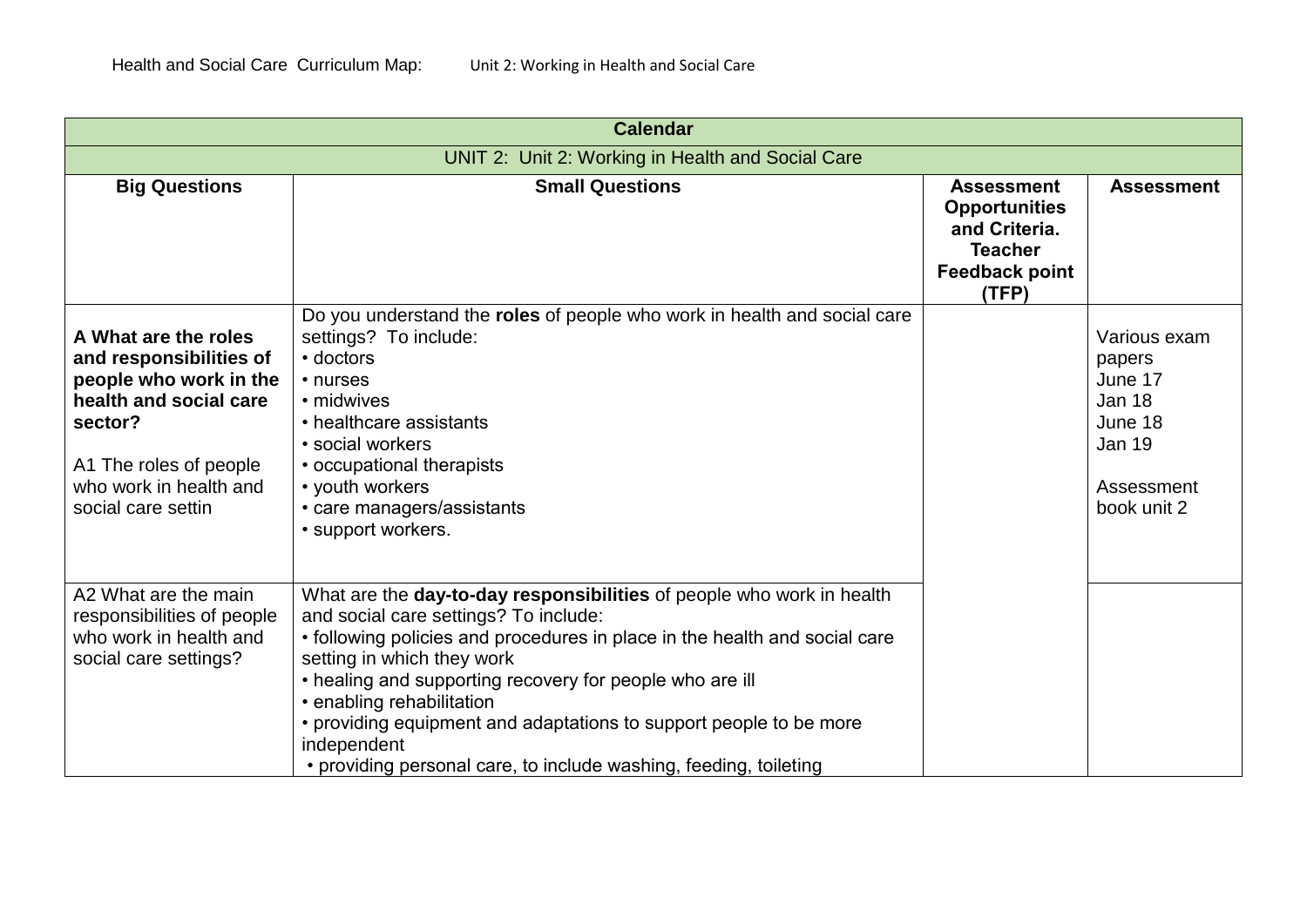|                                                      | • supporting routines of service users, to include day-to-day family life,<br>education, employment, leisure activities<br>• assessment and care and support planning, involving service users and<br>their families. |        |
|------------------------------------------------------|-----------------------------------------------------------------------------------------------------------------------------------------------------------------------------------------------------------------------|--------|
| A3 What are the specific                             | Applying care values and principles.                                                                                                                                                                                  |        |
| responsibilities of people<br>who work in health and | • How do we promote anti-discriminatory practice by:<br>implementing codes of practice and policies that identify and challenge                                                                                       | May 17 |
| social care settings?                                | discrimination in specific health and social care settings,                                                                                                                                                           |        |
|                                                      | adapting the ways health and social care services are provided for                                                                                                                                                    |        |
|                                                      | different types of service users?                                                                                                                                                                                     |        |
|                                                      | <b>Empowering individuals, to include:</b>                                                                                                                                                                            |        |
|                                                      | Why do we put the individual at the heart of service provision and                                                                                                                                                    |        |
|                                                      | promote individualised care?                                                                                                                                                                                          |        |
|                                                      | Why do we promote and support individuals' rights to dignity and<br>independence, providing active support consistent with beliefs, cultures                                                                          |        |
|                                                      | and preferences of health and social care service users?                                                                                                                                                              |        |
|                                                      | Why do we support individuals who need health and social care services                                                                                                                                                |        |
|                                                      | to express their needs and preferences promoting the rights, choices and                                                                                                                                              |        |
|                                                      | wellbeing of individuals who use health and social care services,                                                                                                                                                     |        |
|                                                      | balancing individual rights to health and social care services with the                                                                                                                                               |        |
|                                                      | rights of other service users and staff?                                                                                                                                                                              |        |
|                                                      | How do we deal with conflict in specific health and social care settings, to                                                                                                                                          |        |
|                                                      | include GP surgeries, hospital wards, residential care homes for the<br>elderly, residential care homes for vulnerable children and young adults,                                                                     |        |
|                                                      | and domiciliary care settings?                                                                                                                                                                                        |        |
|                                                      | Ensuring safety - how people who work in health and social care ensure                                                                                                                                                |        |
|                                                      | safety for individuals and staff? Through:                                                                                                                                                                            |        |
|                                                      | use of risk assessments                                                                                                                                                                                               |        |
|                                                      | safeguarding and protecting individuals from abuse                                                                                                                                                                    |        |
|                                                      | illness prevention measures, to include clean toilets, hand-washing                                                                                                                                                   |        |
|                                                      | facilities, safe drinking water                                                                                                                                                                                       |        |
|                                                      | control of substances harmful to health                                                                                                                                                                               |        |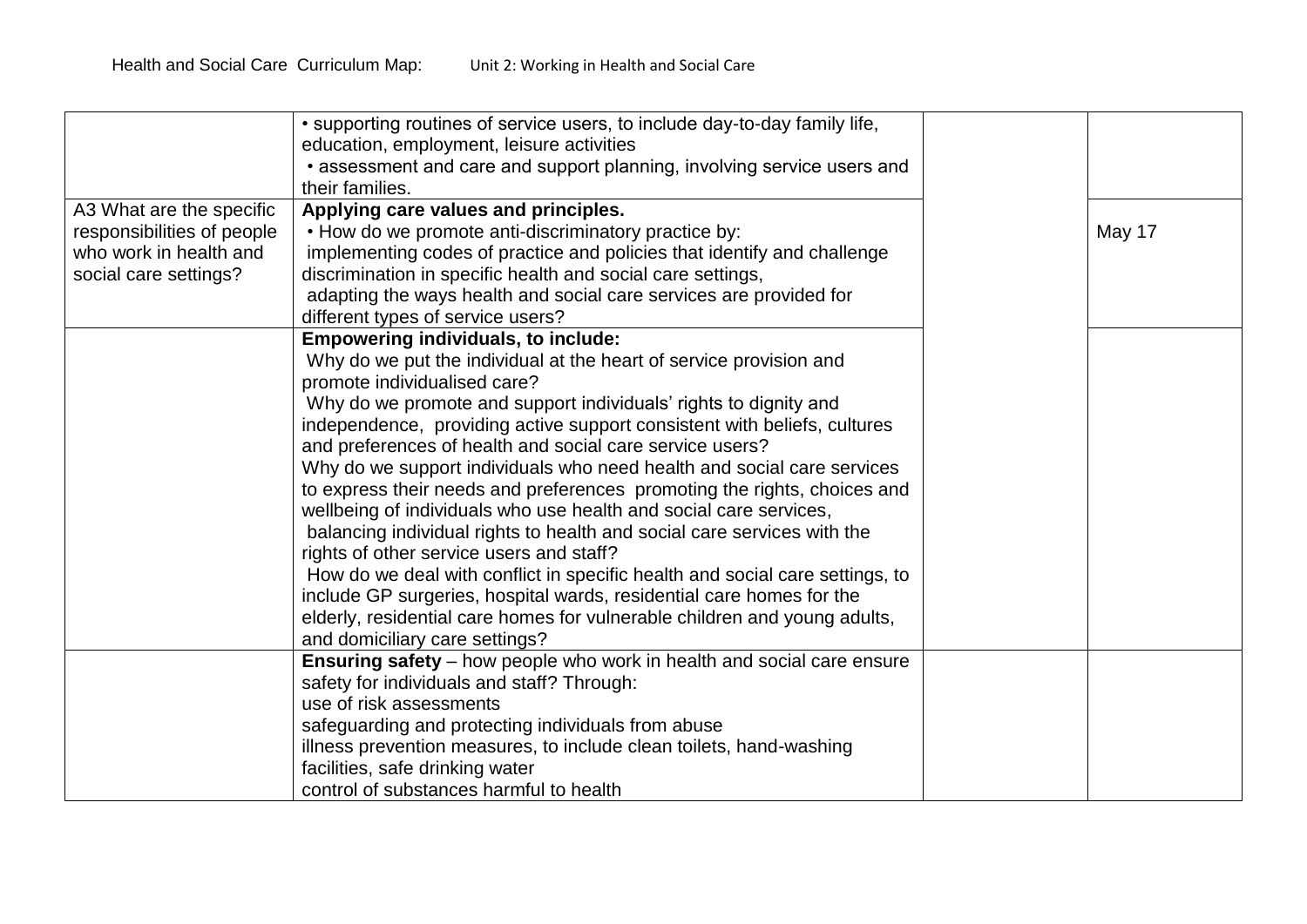| use of protective equipment and infection control<br>reporting and recording accidents and incidents<br>complaints procedures<br>provision of first-aid facilities                                                                                                                                                                                                                                                                                                                                                                                                                                                                                                                                                                            |       |
|-----------------------------------------------------------------------------------------------------------------------------------------------------------------------------------------------------------------------------------------------------------------------------------------------------------------------------------------------------------------------------------------------------------------------------------------------------------------------------------------------------------------------------------------------------------------------------------------------------------------------------------------------------------------------------------------------------------------------------------------------|-------|
| Information management and communication - what are the ways of<br>promoting effective communication and ensuring confidentiality? Through:<br>*applying requirements of the data protection legislation<br>adhering to legal and workplace requirements specified by codes of<br>practice in specific health and social care settings<br>*the recording, storage and retrieval of medical and personal information,<br>to include electronic methods, mobile phones, social media, written<br>records, use of photographs<br>*maintaining confidentiality to safeguard service users<br>*respecting the rights of service users where they request confidentiality<br>following appropriate procedures where disclosure is legally required. | WB P9 |
| Why are we accountable to professional bodies? - how employees<br>are accountable to professional bodies, to include:<br>following codes of professional conduct<br>being familiar with/applying current codes of practice<br>ensuring that revalidation procedures are followed<br>following safeguarding regulations<br>following procedures for raising concerns/whistleblowing                                                                                                                                                                                                                                                                                                                                                            |       |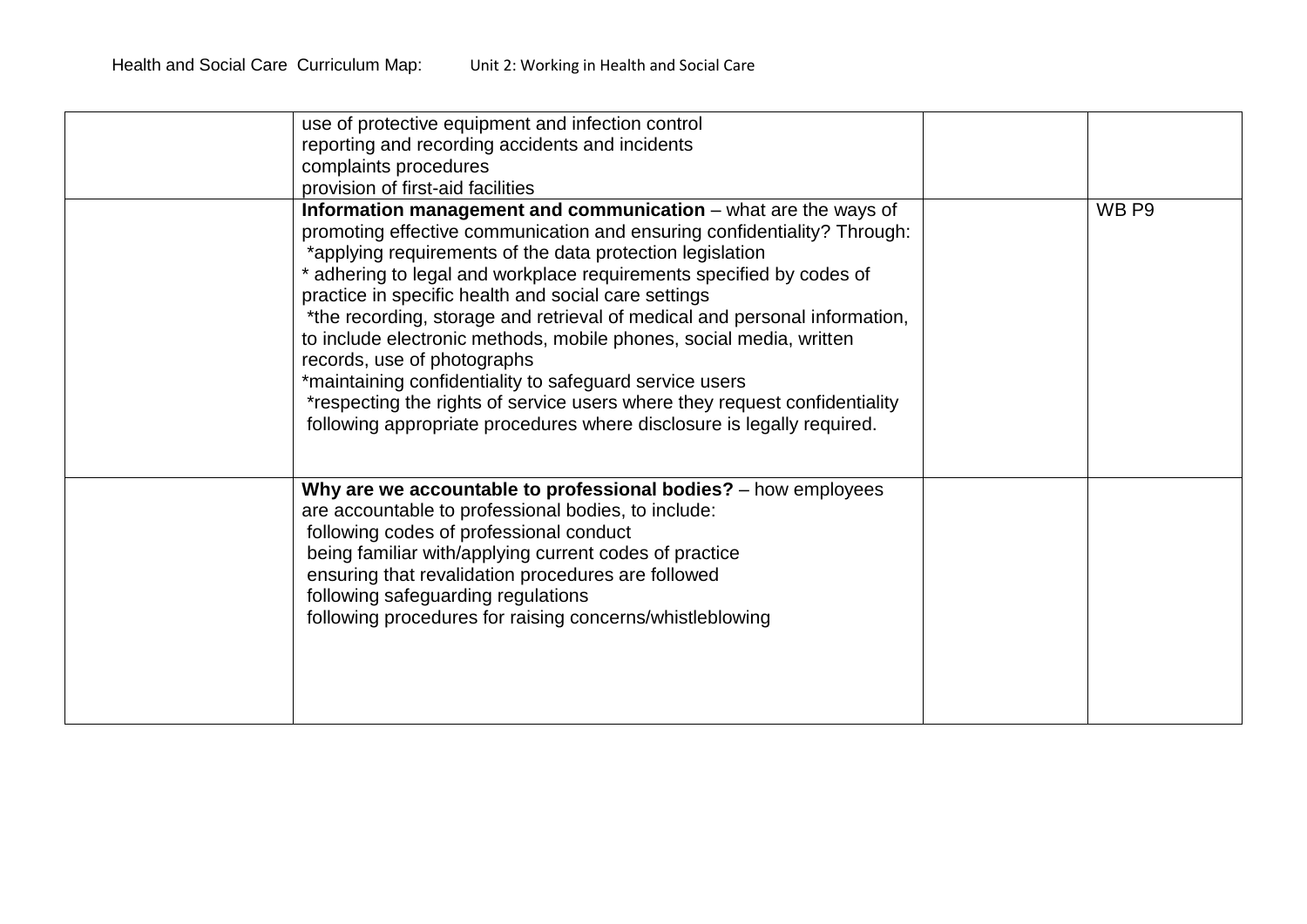| A4 Why is<br>multidisciplinary working<br>in the health and social<br>care sector so important?                                                                                   | Partnership working, to include:<br>• the need for joined-up working with other service providers<br>• ways service users, carers and advocates are involved in planning,<br>decision-making and support with other service providers<br>• holistic approaches.                         |  |
|-----------------------------------------------------------------------------------------------------------------------------------------------------------------------------------|-----------------------------------------------------------------------------------------------------------------------------------------------------------------------------------------------------------------------------------------------------------------------------------------|--|
| A5 How do we monitor<br>the work of people in<br>health and social care<br>settings?                                                                                              | How is the work of people in health and social care settings is monitored?<br>To include:<br>• line management<br>• external inspection by relevant agencies<br>• whistleblowing<br>• service user feedback<br>• criminal investigations                                                |  |
| <b>B</b> What are the roles of<br>organisations in the<br>health and social care<br>sector?<br>B1 The roles of<br>organisations in providing<br>health and social care<br>service | In what ways services are provided by:<br>the public sector: - NHS Foundation Trusts, to include hospitals, mental<br>health services and community health services<br>- adult social care<br>- children's services<br>- GP practices<br>o the voluntary sector<br>o the private sector |  |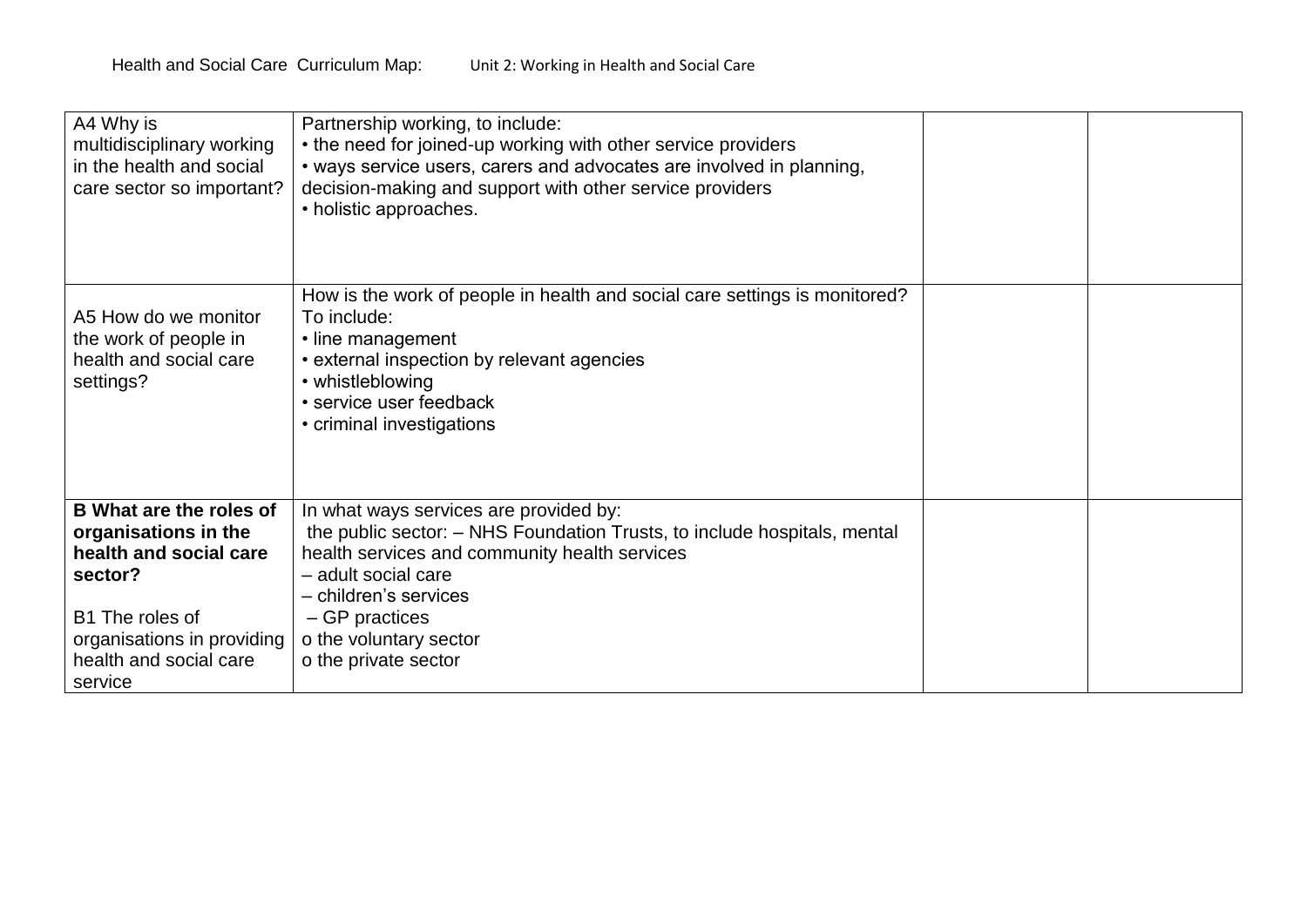|                                                                                   | What are the settings where health and social care services are provided<br>to meet different needs? To include:<br>hospitals<br>day care units<br>hospice care<br>residential care<br>domiciliary care<br>the workplace. |  |
|-----------------------------------------------------------------------------------|---------------------------------------------------------------------------------------------------------------------------------------------------------------------------------------------------------------------------|--|
| B2 What are the issues<br>that affect access to<br>services?                      | Referral.<br>• Assessment.<br>• Eligibility criteria.<br>. What barriers prevent access, to include specific needs, individual<br>preferences, financial, geographical, social, cultural                                  |  |
| B3 What are the ways<br>organisations represent<br>interests of service<br>users? | To include:<br>• how charities/patient groups<br>• how advocacy<br>• how complaints policies work<br>• how whistleblowing policies works                                                                                  |  |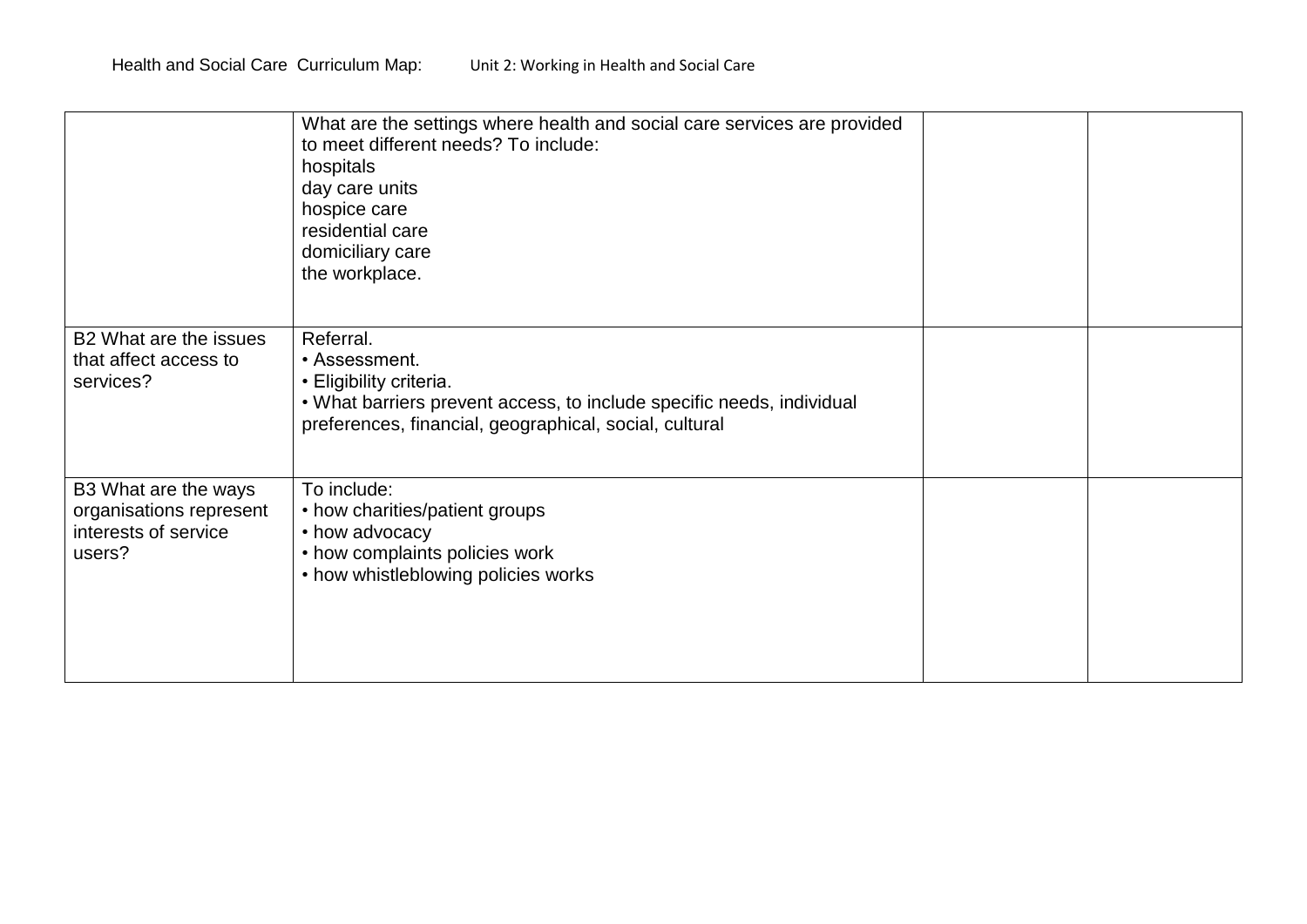| <b>Calendar</b>                                                                                               |                                                                                                                                                                                                                      |                 |
|---------------------------------------------------------------------------------------------------------------|----------------------------------------------------------------------------------------------------------------------------------------------------------------------------------------------------------------------|-----------------|
|                                                                                                               |                                                                                                                                                                                                                      |                 |
| <b>Big Questions</b>                                                                                          | <b>Small Questions</b>                                                                                                                                                                                               | <b>Homework</b> |
| B4 What are the roles<br>of organisations that<br>regulate and inspect<br>health and social care<br>services? | What are the ways organisations regulate and inspect health<br>$\bullet$<br>and social care services, and the people who work in them?<br>Organisations that regulate or inspect health and social care<br>$\bullet$ |                 |
|                                                                                                               | services. (Learners should study organisations relevant to<br>either England, Wales or Northern Ireland; they do not need                                                                                            |                 |
|                                                                                                               | to study organisations relevant to all UK countries.)<br>• In England:                                                                                                                                               |                 |
|                                                                                                               | What is the role of theCare Quality Commission (CQC)?<br>What is the role of Ofsted?                                                                                                                                 |                 |
|                                                                                                               | What are the roles of organisations which regulate or inspect health<br>and social care services? To include:                                                                                                        |                 |
|                                                                                                               | How are regulations and inspections carried out?<br>How do organisations and individuals respond to regulation and                                                                                                   |                 |
|                                                                                                               | inspection?<br>changes in working practices required by regulation and inspection                                                                                                                                    |                 |
|                                                                                                               | how services are improved by regulation and inspection?.<br>Organisations that regulate professions in health and social care                                                                                        |                 |
|                                                                                                               | services.<br>$\cdot$ In England:                                                                                                                                                                                     |                 |
|                                                                                                               | What is the role of the Nursing and Midwifery Council (NMC)?<br>What is the role of the Health and Care Professions Council                                                                                          |                 |
|                                                                                                               | (HCPC)?<br>What is the role of the General Medical Council (GMC)?                                                                                                                                                    |                 |
|                                                                                                               | • The roles of organisations which regulate professions in health<br>and social care services, to include:                                                                                                           |                 |
|                                                                                                               | how regulation is carried out                                                                                                                                                                                        |                 |
|                                                                                                               | how organisations and individuals respond to regulation<br>the changes in working practices required by regulation                                                                                                   |                 |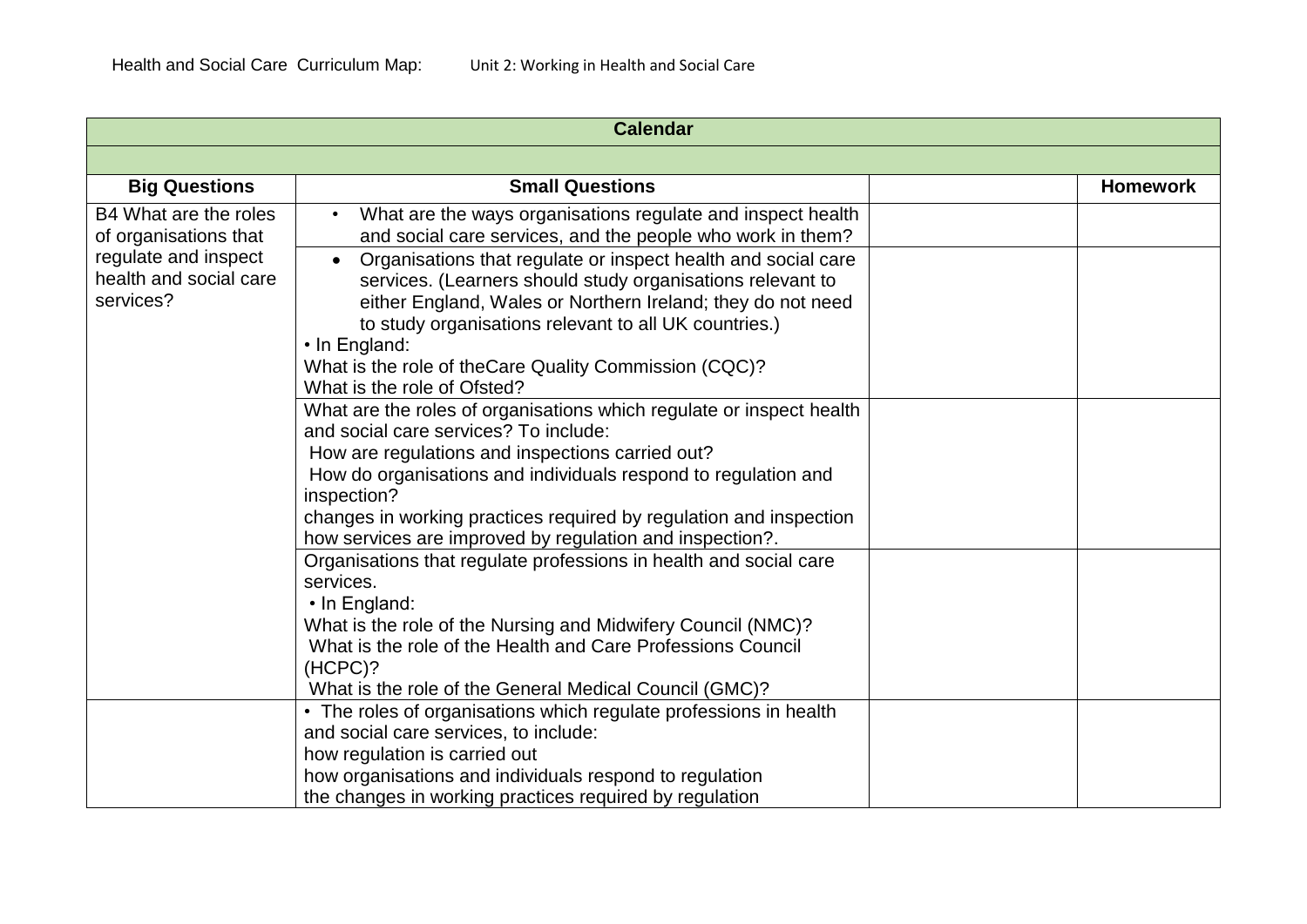|                                                                                                                                       | how services are improved by regulation.                                                                                                                                                                                                                                                                                                                                                                                                                                                                                                                |                    |
|---------------------------------------------------------------------------------------------------------------------------------------|---------------------------------------------------------------------------------------------------------------------------------------------------------------------------------------------------------------------------------------------------------------------------------------------------------------------------------------------------------------------------------------------------------------------------------------------------------------------------------------------------------------------------------------------------------|--------------------|
| B5 What are the<br>responsibilities of<br>organisations towards<br>people who work in<br>health and social care<br>settings?          | What are the responsibilities of organisations that provide health<br>and social care services? To include ensuring employees:<br>• understand how to implement the organisation's codes of<br>practice • meet National Occupational Standards (NOS)<br>• undertake continuing professional development (CPD)<br>• are safeguarded through being able to:<br>have internal/external complaints dealt with properly<br>take part in whistleblowing<br>have membership of trades unions/professional associations<br>follow protocols of regulatory bodie |                    |
| <b>C</b> Working with<br>people with specific<br>needs in the health<br>and social care<br>sector<br>C1 People with<br>specific needs | . What are the needs of somebody with III health, both physical and<br>mental?<br>• What are the needs of somebody with Learning disabilities?<br>• What are the needs of somebody with Physical and sensory<br>disabilities?<br>• What are the needs of somebody with Age categories? To<br>include:<br>early years<br>later adulthood.                                                                                                                                                                                                                | May 18 2a, b, c, d |